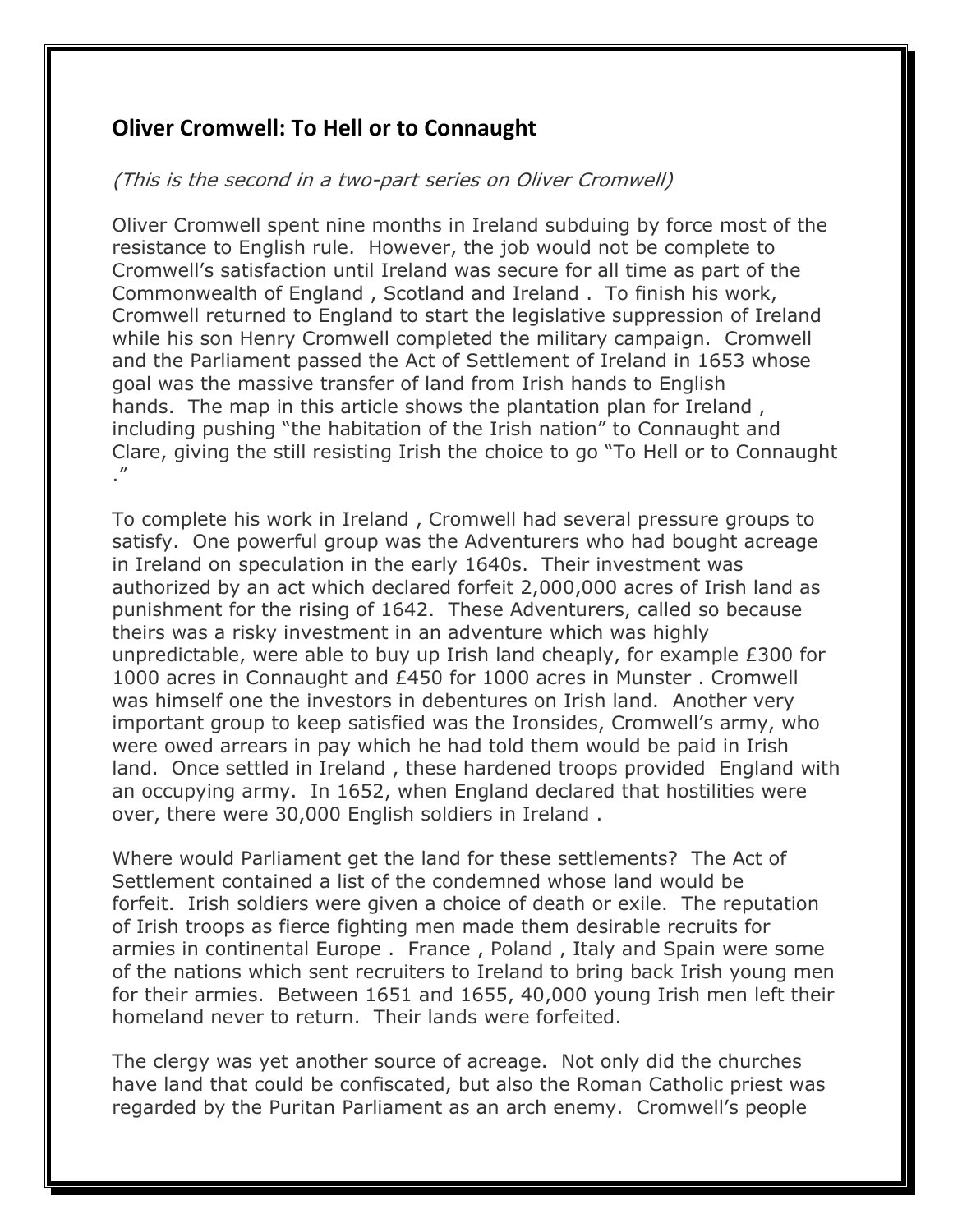regarded priests as subversive since they had stayed with their flocks during all of Ireland 's conflicts with England . The clergy were key, too, in achieving the English goal of making Ireland Protestant. By reducing the number of priests and by prohibiting the celebration of the Mass, Parliament hoped that Catholicism would wither and die away in Ireland . To effect such a change, Parliament placed a bounty of £20 for the arrest of a priest and made assisting a priest a capital crime. Priests were encouraged to accompany soldiers who left for other lands, and others were simply killed or transported. One of the internment camps set up for Irish Catholic priests was on the island of Inisbofin off Galway .

Most of the land which Cromwell needed to settle Ireland was taken from landowners who "... had not manifested constant good affection to the interest ... of England ." This group and noblemen like Lord Inchiquin, who had taken leadership roles in Irish conflicts out of loyalty to the crown, could not be trusted by England to have power and wealth in the new Ireland. Once the land was taken from these estates, it would be redistributed to the settlers. The landless Irish would be forced to move west, to settle in places like the Burren in Clare known "to have not wood enough to hang a man, water enough to drown him, nor earth enough to bury him." The price the Irish paid for Cromwell's settlement was dear, but the price the English paid may have been even more dear: "... the price he [the Irishman] had to pay for his life also purchased his enmity for generations yet to come. Within the very wording of the Ordinance were to be found the seeds of its own destruction." (D.M.R. Esson in The Curse of Cromwell).

The map of Ireland showing the hurtful and cruel settlement of Ireland was a well thought out theoretical plan of diabolic inspiration. Looking at the map from east to west, a reader can see that the least able to resist another Irish rising, i.e., wounded veterans and the widows of those killed in action, were given land in the north of Dublin County and a small portion of Cork around Youghal. The original Pale around Dublin , over the years the securest area in Ireland for the English, was to be extended south from Dublin to include Kildare, Wicklow, Carlow and Wexford. Thought to be relatively secure in their proximity to Dublin and the Irish Sea , these counties were to be for the "special planting" of friends of Parliament.

Acting as a buffer between the Irish internment counties on the west and protecting the counties on the east, the counties Limerick, Tipperary , Waterford , Kings (Offaly), Queens (Laois), and Westmeath, Armagh , Antrim and Down were settled by both soldiers and Adventurers. Louth was given exclusively to the Adventurers. The soldiers had control of Kerry, Kilkenny, Wexford, Cavan, Monaghan, Fermanagh, Tyrone and Londonderry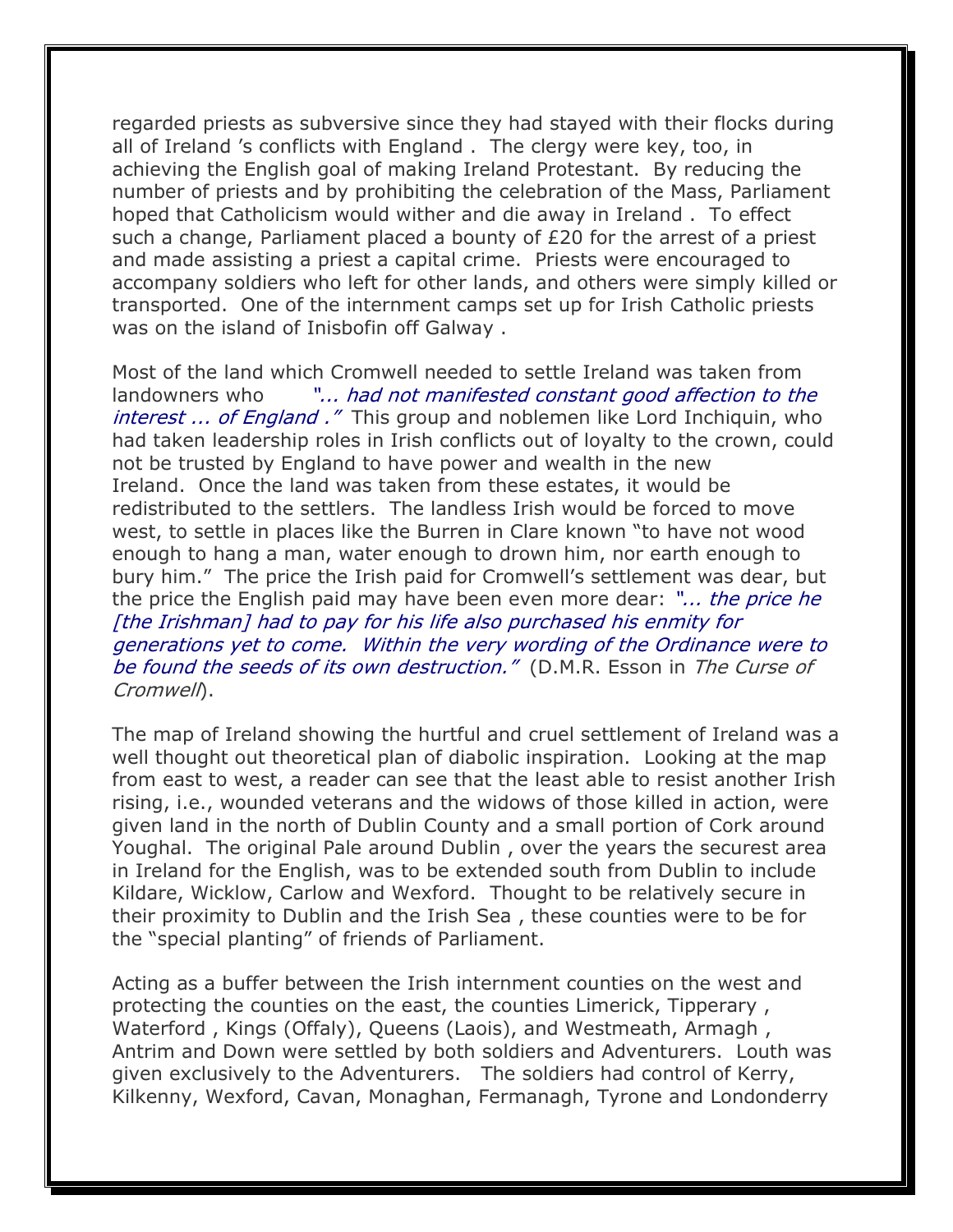. They also received as arrears compensation the counties Longford, Leitrim, Donegal and Wicklow. Parts of Mayo and all of Sligo went to the soldiers, as they were on the border of the western counties of Irish internment.

All of Clare, Galway , Roscommon and most of Mayo was reserved as an enclave for the surviving Irish. The English plan was to pen in the Irish west of the Shannon River , which was seen as a defensible border, with the ocean to the west. Where the Shannon was not available in the northwest, the military settlement would seal this area. All of the islands off the coast of the enclave were cleared of the Irish or used for special purposes, such as the internship camp for priests on Inisbofin. Inside this prison without bars the English hoped to make the hardcore Irish leadership impotent, there being no ports, no war industries, no fortresses, and no natural defenses. All confiscated land was to be transferred on 26 September 1653 and all unauthorized Irish were to be in Connaught or Hell by 1 May 1654.

Cromwell and Parliament should have known better; theirs was a mad plan for both England and Ireland . Many of the officers and soldiers who were given land were not farmers nor desirous of living in Ireland . The Adventurers were investors in land, not even gentlemen farmers. Within ten years, only one-third of the new settlers remained in Ireland . The value of the Irish tenant farmers and laborers found new respect among the new settlers for their skills with the land. All kinds of schemes and delaying tactics were invented to get exceptions for the Irish who were either needed to work the land or who wished to avoid wild Connaught and its ancient residents who had no special reason to be welcoming to new comers.

The Settlement terms were never fully carried out, but enough was accomplished to embitter English - Irish relations for three hundred years and more. The Cromwellian settlement crushed the Irish economy by denuding Ireland of its natural forests by making timber a cash crop, by reducing its cattle wealth from a worth of £4 million in 1641 to £½ million in 1660, by erasing the production of milk, butter, oatmeal, oat bread, and meat to be replaced by dependence on the potato, by driving Irish vessels from commerce through laws requiring English only shipping, by reducing Irish Catholic land ownership from 60% in 1641 to 9% in 1660. Little wonder that an angry Ireland seething under English colonial rule rose up again and again to claim its independence. In his biography of Oliver Cromwell, John Morley assesses Cromwell's place in Irish history in these words: "...to everyone it will at least be intelligible how his name has come to be hated in the tenacious heart of Ireland . What is called his settlement aggravated Irish misery to a degree that cannot be measured, and before the end of a single generation events at Limerick and the Boyne showed how